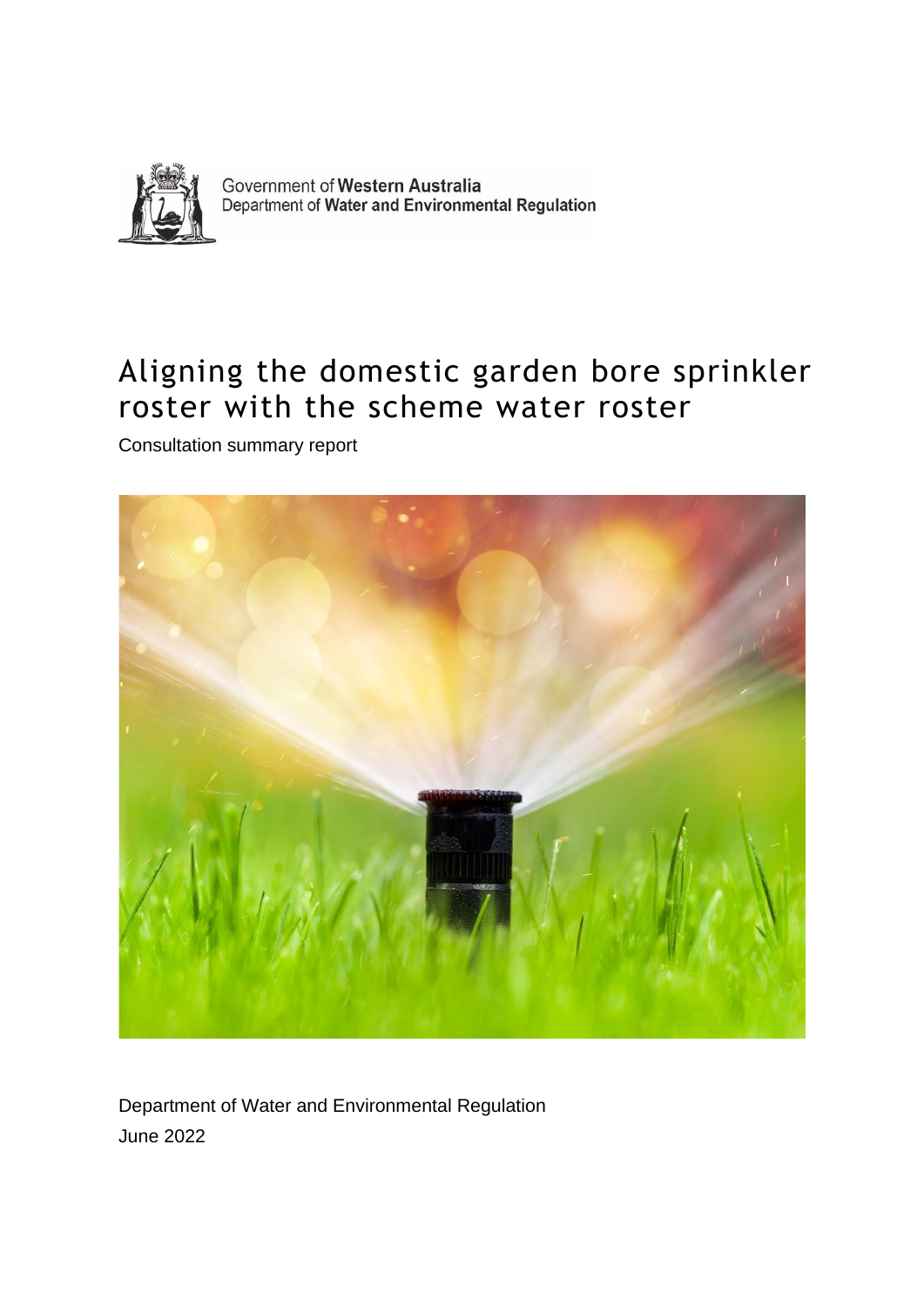Department of Water and Environmental Regulation Prime House, 8 Davidson Terrace Joondalup Western Australia 6027 Locked Bag 10 Joondalup DC WA 6919

Phone: 08 6364 7000 Fax: 08 6364 7001 National Relay Service 13 36 77

dwer.wa.gov.au © Government of Western Australia June 2022 FIRST 115972

This work is copyright. You may download, display, print and reproduce this material in unaltered form only (retaining this notice) for your personal, non-commercial use or use within your organisation. Apart from any use as permitted under the *Copyright Act 1968*, all other rights are reserved. Requests and inquiries concerning reproduction and rights should be addressed to the Department of Water and Environmental Regulation.

#### **Disclaimer**

This document has been published by the Department of Water and Environmental Regulation. Any representation, statement, opinion or advice expressed or implied in this publication is made in good faith and on the basis that the Department of Water and Environmental Regulation and its employees are not liable for any damage or loss whatsoever which may occur as a result of action taken or not taken, as the case may be in respect of any representation, statement, opinion or advice referred to herein. Professional advice should be obtained before applying the information contained in this document to particular circumstances.

This publication is available at our website [www.dwer.wa.gov.au](http://www.dwer.wa.gov.au/) or for those with special needs it can be made available in alternative formats such as audio, large print, or Braille.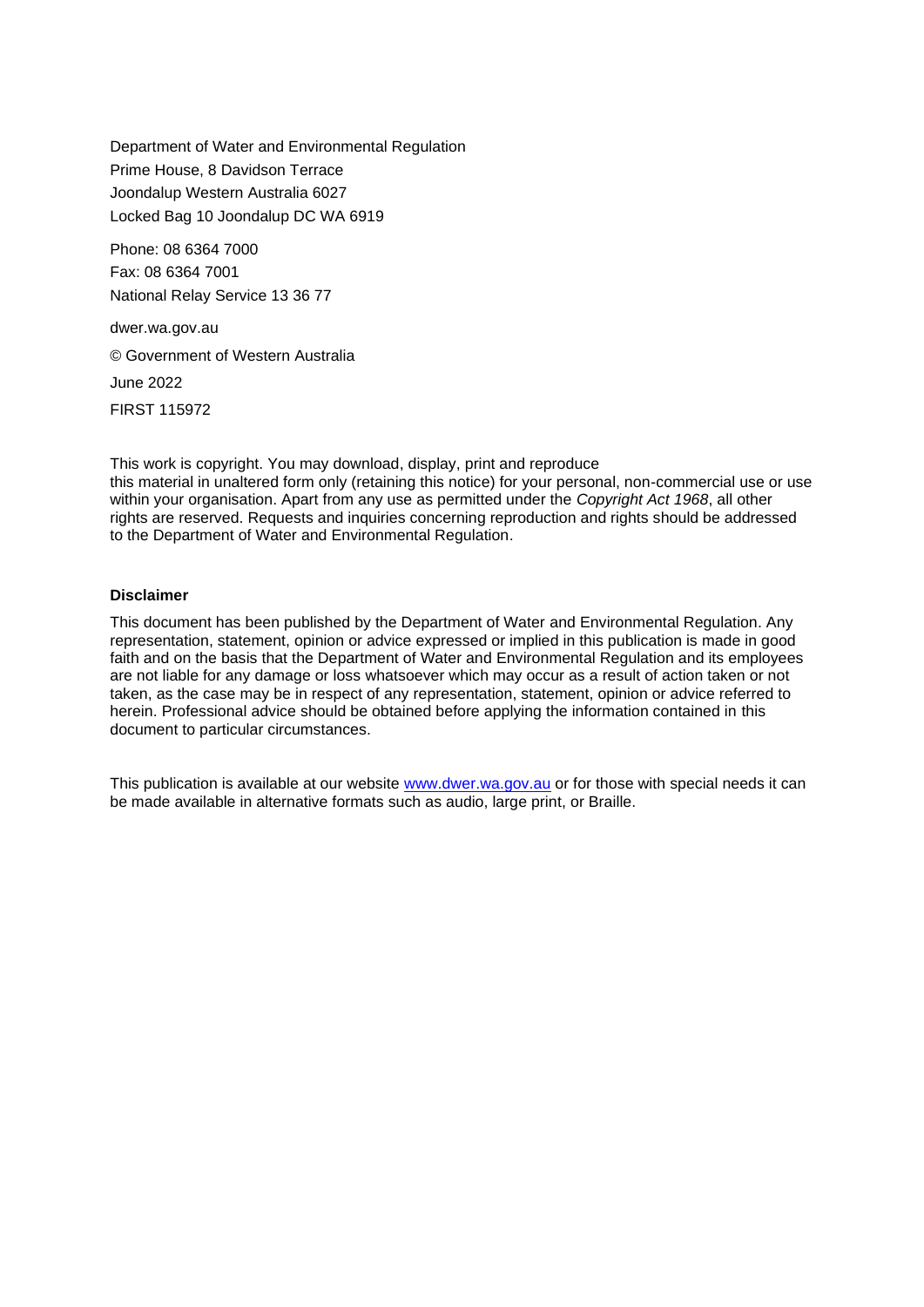## <span id="page-2-0"></span>Contents

|  | 2.1 |  |  |  |  |
|--|-----|--|--|--|--|
|  |     |  |  |  |  |
|  |     |  |  |  |  |
|  |     |  |  |  |  |
|  | 3.1 |  |  |  |  |
|  |     |  |  |  |  |
|  |     |  |  |  |  |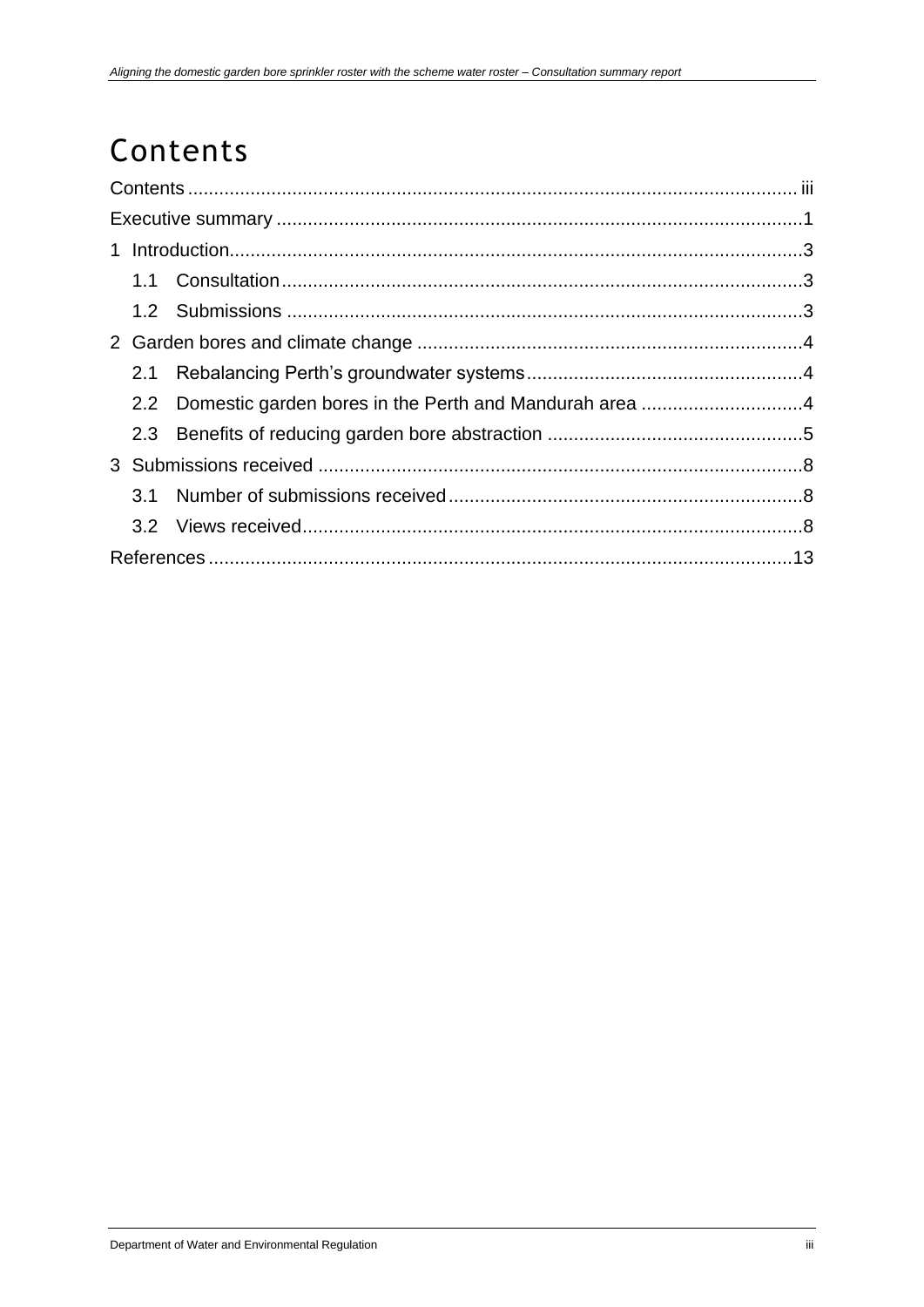### <span id="page-3-0"></span>Executive summary

Perth's accessible groundwater resources provide a relatively low-cost water source. About 40 per cent of Perth's drinking water is sourced from groundwater. In addition, almost all water that is used for maintaining public open spaces, sporting grounds, supplying industry and agriculture, and for watering more than one in four household gardens, is from our groundwater supplies. Groundwater also sustains the wetlands, lakes, native bushland and large urban trees that help make Perth an attractive place to live.

Climate change has reduced Perth's long-term average rainfall by more than 15 per cent since 1975. Long-term climate modelling indicates that this trend is likely to continue in the future. Climate change combined with groundwater abstraction is having a measurable and visible impact on the groundwater balance. Groundwater levels have been declining for many years, impacting the local environment and bushland and drying Perth's wetlands and caves.

There is a need to respond to the impacts of climate change by reducing the amount of groundwater abstracted. If groundwater abstraction levels are not reduced, our wetlands will become drier and native bushland will continue to decline. Our green spaces and street trees may also become stressed or lost if groundwater levels are not maintained.

Approximately 120,000 to 180,000 households use garden bores for maintaining household lawns and gardens. These households pump about 22 per cent of all the groundwater taken from the aquifers in the Perth and Mandurah area each year. This is about 90 gigalitres annually; about as much water to fill Optus Stadium 90 times.

Under current requirements, garden bore users can irrigate their lawns and gardens three days per week in spring, summer and autumn. Households using scheme water can irrigate their gardens two days per week. A winter sprinkler switch-off applies to both garden bore and scheme water users.

Adopting waterwise irrigation systems and practices have allowed households using scheme water to maintain healthy gardens by watering twice a week. The Government of Western Australia has supported the move to waterwise gardens by providing advice on waterwise plants and working with local government and industry.

To protect our groundwater resources, it has been proposed to align the garden bore sprinkler roster with the two-days-per-week scheme water sprinkler roster. By reducing the garden bore sprinkler roster to two days per week, up to 30 gigalitres of groundwater may be saved every year.

These savings would mean more groundwater would be retained in aquifers and groundwater levels would rise or stabilise across the urban areas. Improved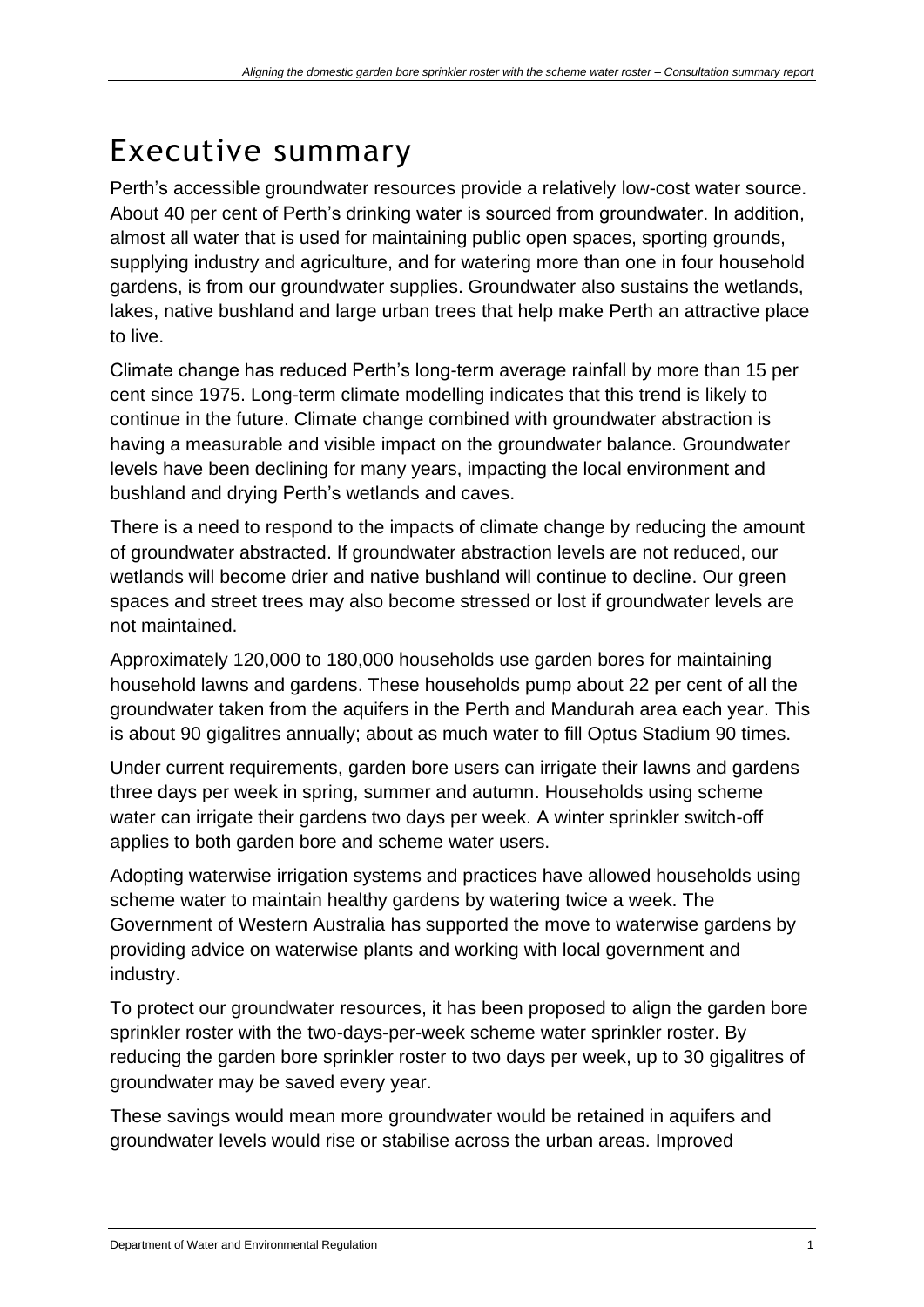groundwater levels will benefit the local environment by stabilising and in some cases increasing the water levels in wetlands. The water levels in wetlands such as Perry Lakes, Herdsman Lake (Ngurgenboro), Lake Gwelup, Carine Swamp, Star Swamp, North Lake, Bibra Lake and Lake Forrestdale will benefit from a reduction in the groundwater taken by garden bores. Native vegetation that is dependent on groundwater will also benefit, increasing its resilience to the impacts of climate change.

Separately, through the final Gnangara groundwater allocation plan, licensed groundwater users, including fruit and vegetable growers, industry, local governments and the Water Corporation, will be required to reduce their groundwater abstraction from the Gnangara Mound from 2028.

The proposal to align the garden bore sprinkler roster with the scheme water sprinkler roster was released on 19 November 2021 for a three-month public consultation period closing on 28 February 2022.

A total of 3,049 submissions were received from individual garden bore and scheme water users, industry and community groups, and an online petition was received.

The Department of Water and Environmental Regulation thanks all those who sent submissions and provided comments.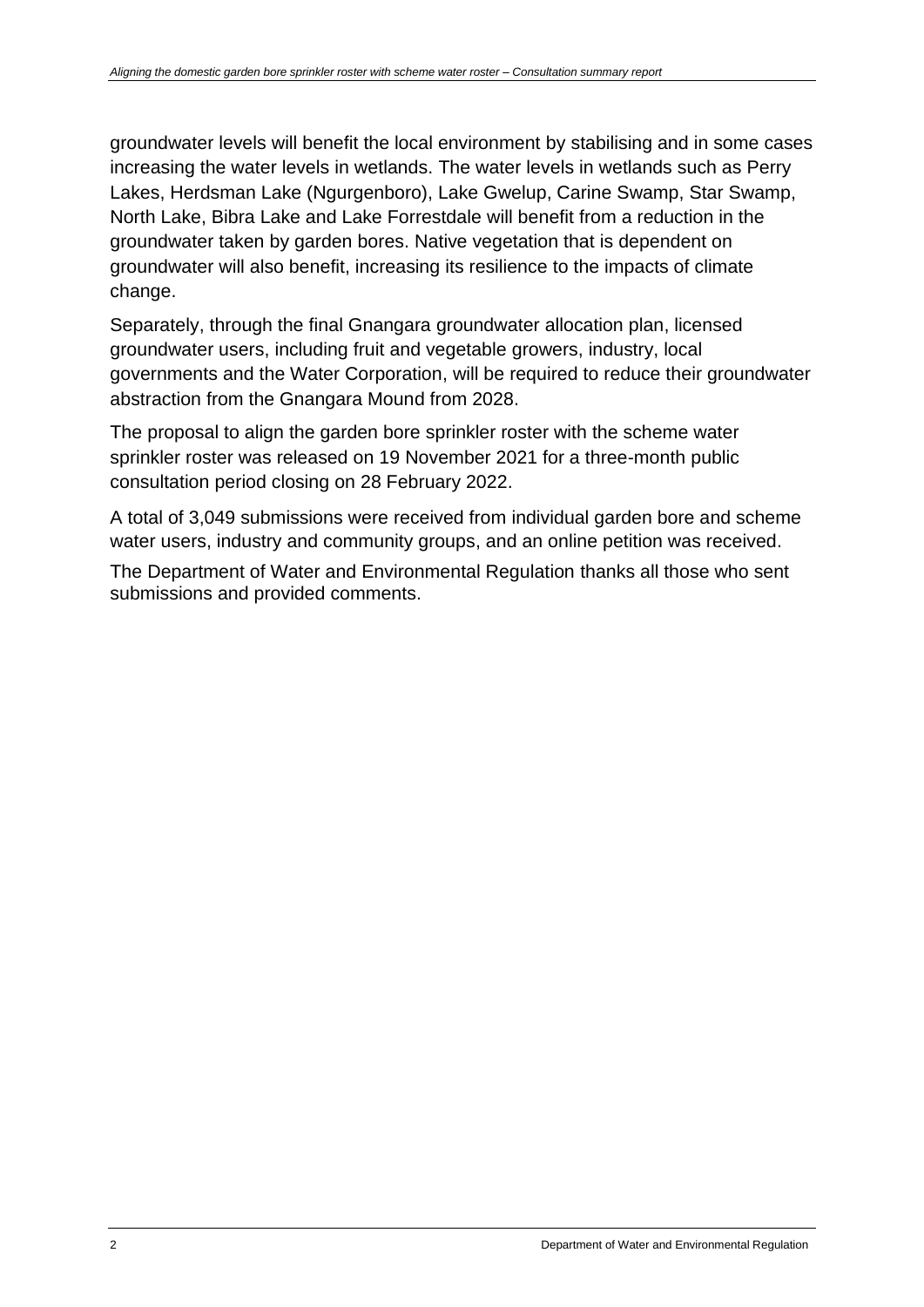### <span id="page-5-0"></span>1 Introduction

This paper summarises submissions received on the proposal to align the domestic garden bore sprinkler roster with the two-days-per-week scheme water roster.

The comments received during the consultation process will inform the development of the final policy.

#### <span id="page-5-1"></span>1.1 Consultation

Consultation on the garden bore sprinkler roster proposal commenced on 19 November 2021 for a three-month public consultation period until 28 February 2022.

Presentations were provided to six industry groups to explain the proposed changes and provide opportunities for feedback. Written advice was also provided to a range of key stakeholders, including community groups, agribusiness and industry.

The proposal was advertised on the department's website, in social media and in *The West Australian* newspaper. The Water Corporation referenced the proposal in its water bills.

### <span id="page-5-2"></span>1.2 Submissions

A total of 3,049 submissions were received from individual garden bore and scheme water users, industry and community groups, and an online petition was received.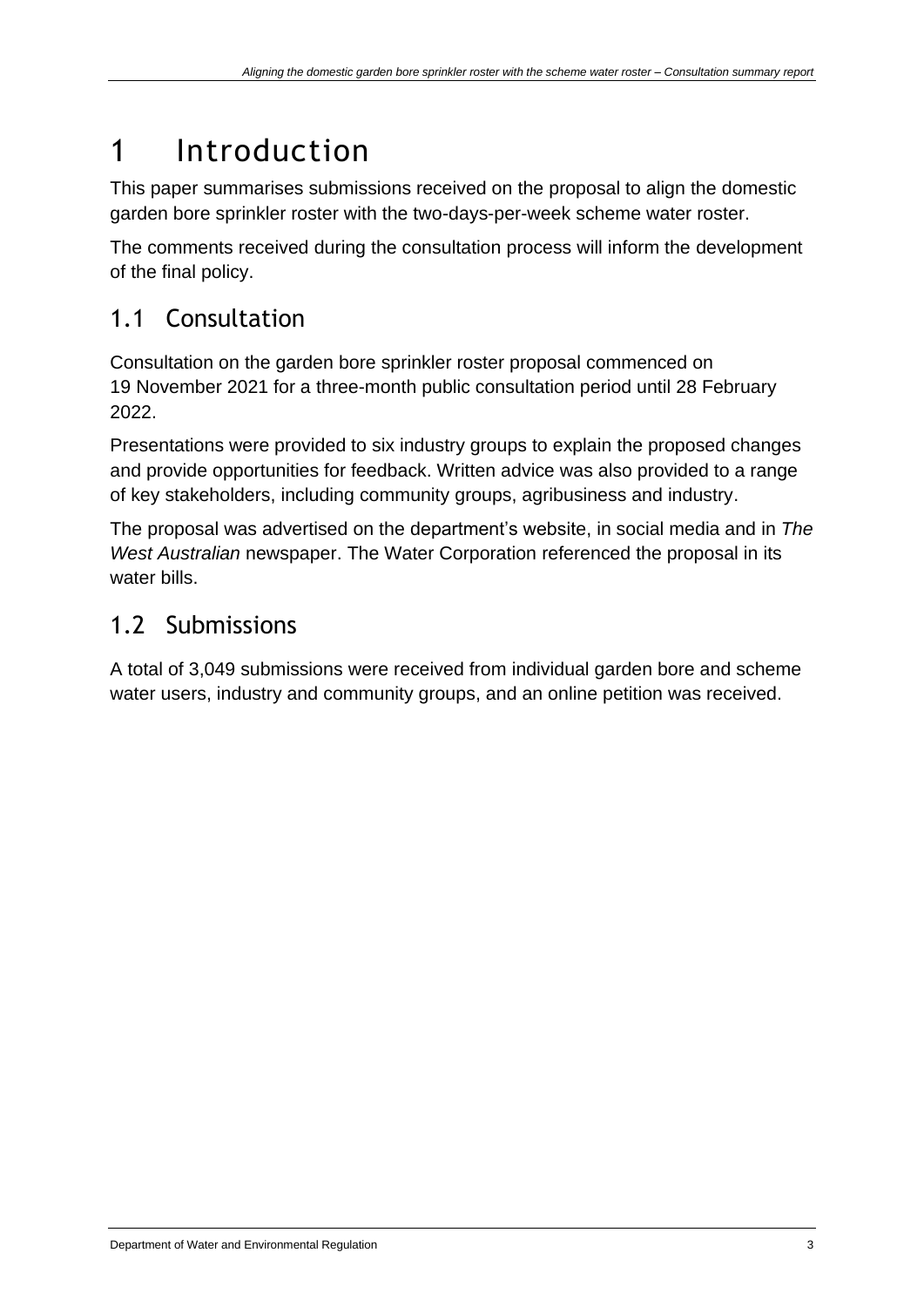### <span id="page-6-0"></span>2 Garden bores and climate change

#### <span id="page-6-1"></span>2.1 Rebalancing Perth's groundwater systems

Declining rainfall over the past 40 years has significantly reduced groundwater and surface water availability in the south-west of Western Australia (WA). The average annual rainfall for Perth from 1945 to 1974 was 841 millimetres. The average from 1975 to 2020 was 708 millimetres.

This reduction in rainfall has reduced the amount of water flowing into our dams from an average of 420 gigalitres during 1911 to 1974 to an average of 69 gigalitres for 2010 to 2020.

Recharge to our aquifers has also declined. Together with increased abstraction, this has resulted in a loss of more than 1,000 gigalitres of groundwater storage from the superficial aquifer of the Gnangara system since 1980.

The Intergovernmental Panel on Climate Change recently reported that in the future, less rainfall, more droughts and extreme fire risk weather are projected with high confidence in the south-west of WA. Streamflow and groundwater recharge are expected to continue to decline.

Action is needed now to help us manage the expected impacts of climate change into the future. The State Government's *Waterwise Perth Action Plan* outlines the need to reduce groundwater use and promotes waterwise initiatives to improve the liveability of Perth. The plan also focuses on waterwise gardens, which require less water to maintain household lawns and gardens.

### <span id="page-6-2"></span>2.2 Domestic garden bores in the Perth and Mandurah area

About 70 per cent of the total water used in the Perth and Mandurah area is groundwater. Taking groundwater generally requires a licence under the *Rights in Water and Irrigation Act 1914*. Domestic groundwater use, which includes watering an area of lawn or garden of less than 2,000 square metres, is exempt from licensing.

The use of garden bores for sprinkler irrigation is regulated under the Water Agencies (Water Use) By-Laws 2010. The by-laws include permanent winter sprinkler restrictions. Under the by-laws, domestic garden bores in the Perth and Mandurah area can currently be used to water gardens three days a week in spring, summer and autumn.

The State Government is proposing to align the garden bore sprinkler roster with the two-days-per-week scheme water roster in the Perth and Mandurah Area (Figure 1)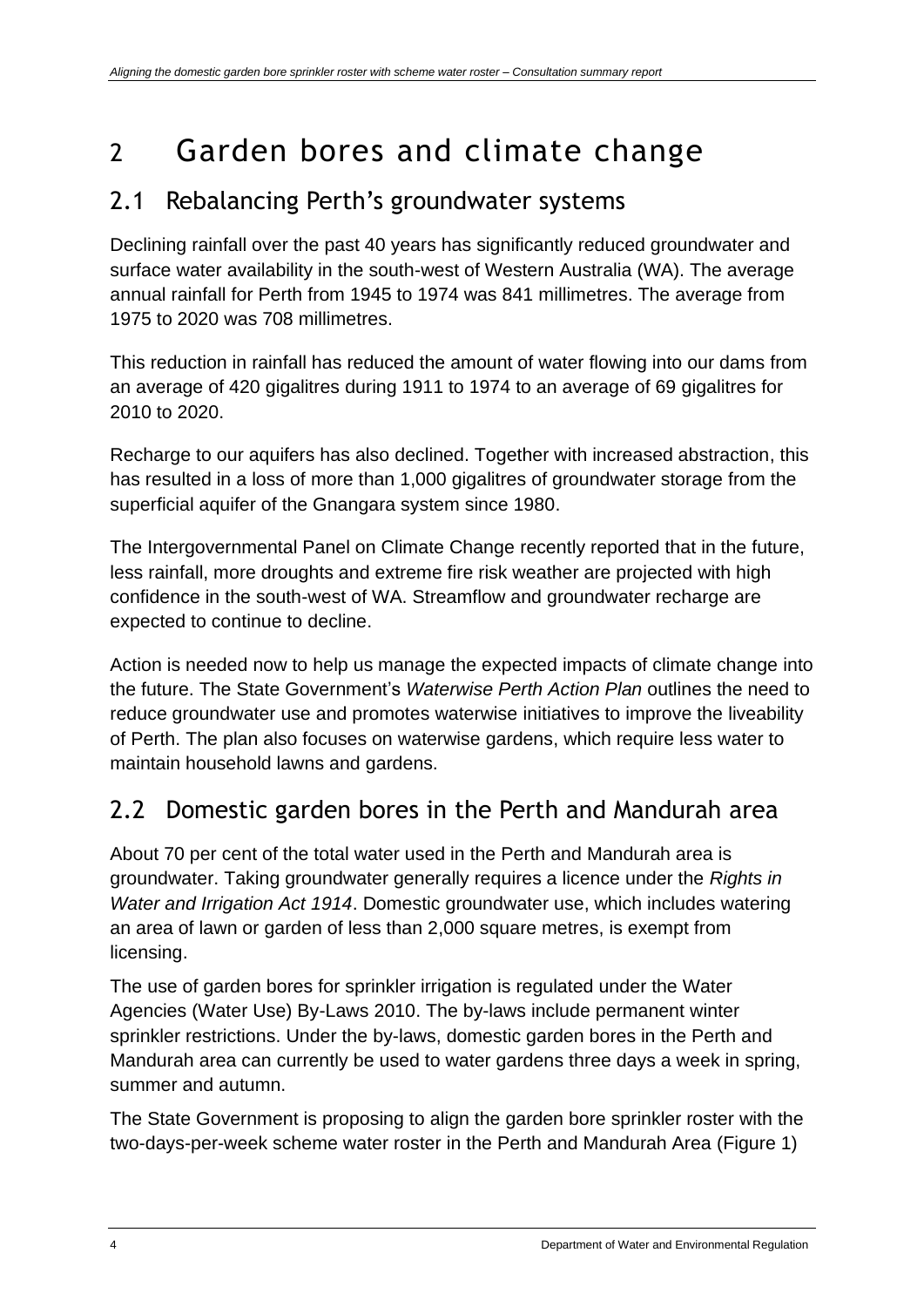from 1 September 2022. Other watering restrictions in the by-laws will remain in place.

The department estimates there are 120,000 to 180,000 garden bores used to abstract about 90 gigalitres of groundwater per year in the Perth and Mandurah area. This equates to 22 per cent of all the groundwater abstracted.

The estimate of the number of garden bores is based on domestic water use surveys (by the Australian Bureau of Statistics and State Government), Water Corporation data (2009) and the Perth Garden Bore Metering Project (2009–2011).



*Figure 1 Local government areas included in Perth and Mandurah Area 3*

#### <span id="page-7-0"></span>2.3 Benefits of reducing garden bore abstraction

Aligning the garden bore sprinkler roster with the two-days-per-week scheme water roster will save about 30 gigalitres per year across the Perth and Mandurah area. The proposed reduction in the water entitlements of industry, local government, commercial irrigators and the Water Corporation outlined in the draft Gnangara groundwater allocation plan would save an additional 40 gigalitres of groundwater.

Preventing further degradation and loss of groundwater-dependent ecosystems is important for people, for recreation and amenity purposes, as well as the protection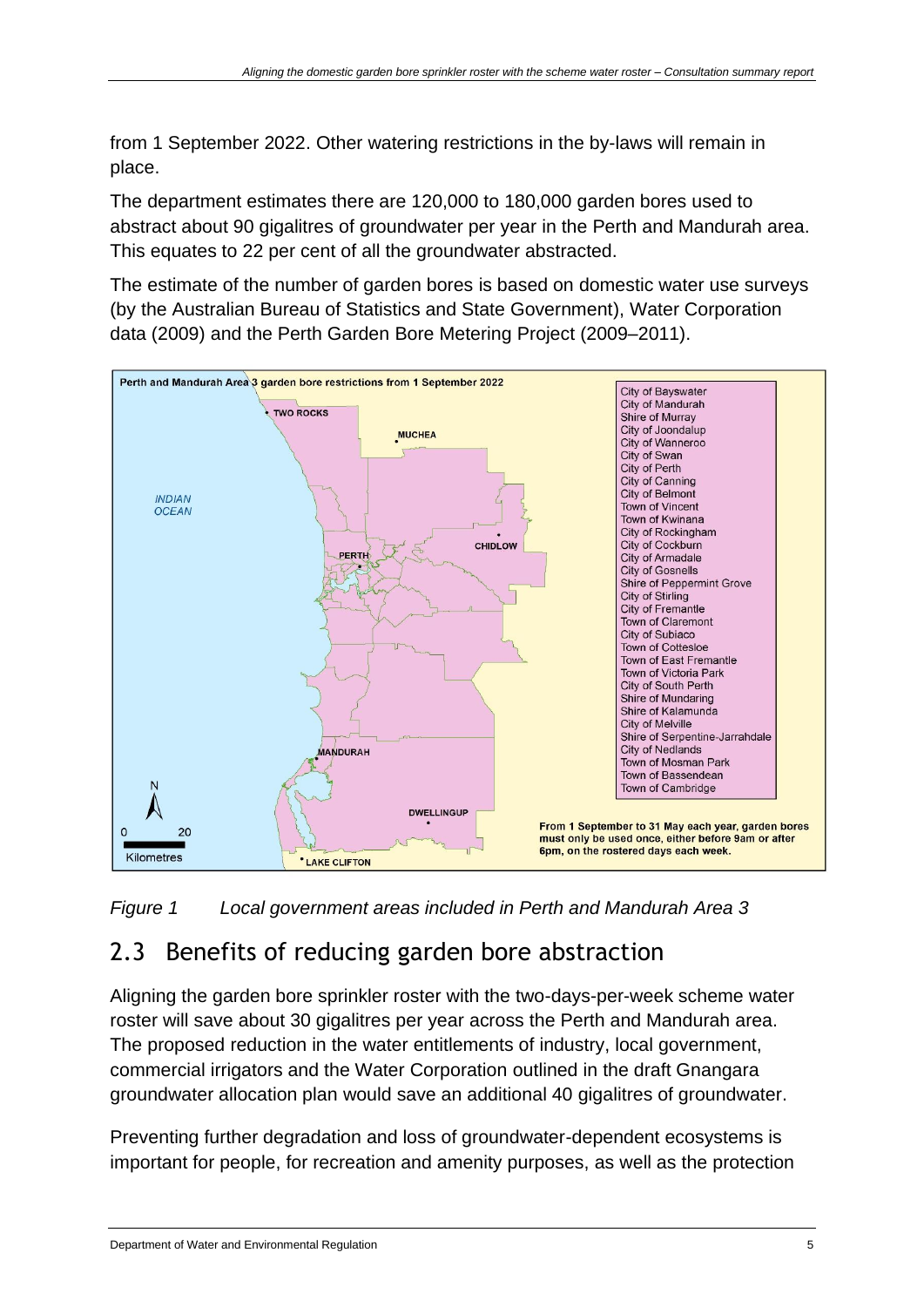of our wildlife. Where the watertable is shallow, groundwater also helps to sustain the shady trees in our streets and parks that help to cool urban areas.

[Figure](#page-9-0) 2 shows the location of wetlands and trees in urban areas and where depth to groundwater is less than 20 metres (where urban trees are most likely to rely on the watertable). These areas are most likely to benefit from reduced abstraction.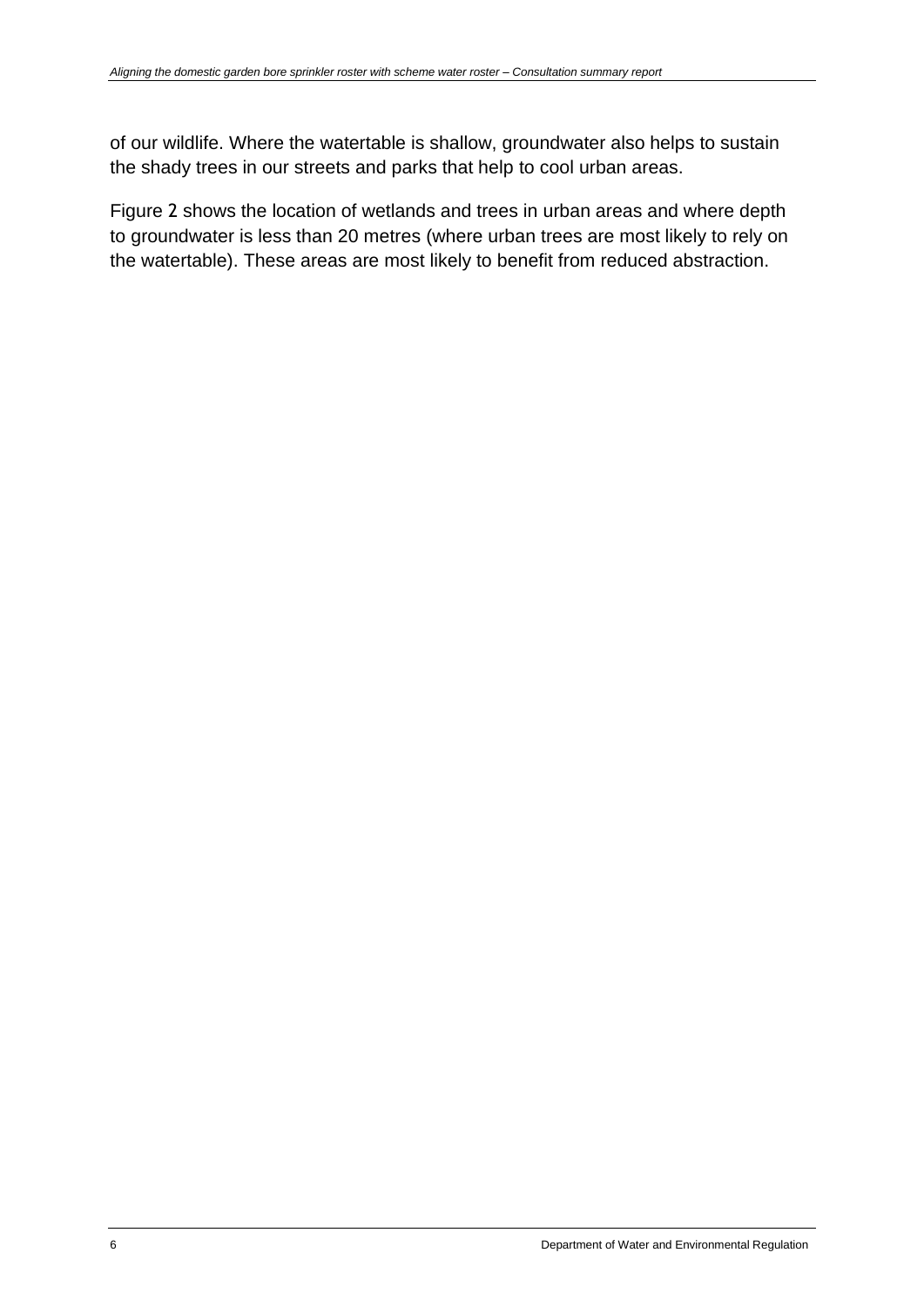

<span id="page-9-0"></span>*Figure 2 Locations where wetlands and urban trees may benefit from reduced garden bore use*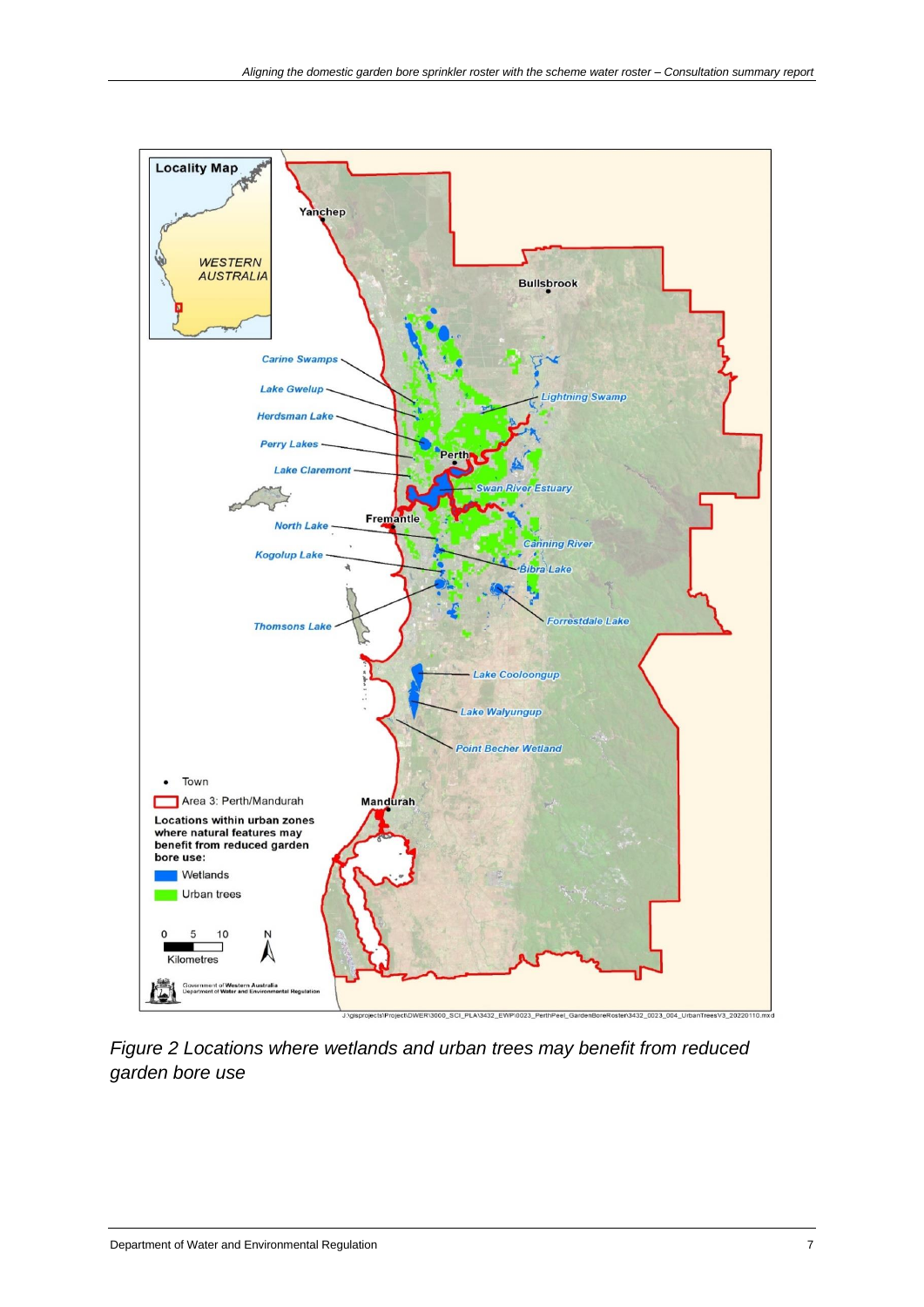# <span id="page-10-0"></span>3 Submissions received

#### <span id="page-10-1"></span>3.1 Number of submissions received

A total of 3,049 submissions were received during consultation. The submissions were received through:

| The department's Citizen space webpage                                         |       |
|--------------------------------------------------------------------------------|-------|
| Emails or online directly to the department                                    |       |
| Through the draft Gnangara groundwater allocation plan consultation<br>process |       |
| Letters, direct emails to officers                                             |       |
| Phone calls                                                                    |       |
| Total                                                                          | 3,049 |

The department has considered the submissions and the key views received are presented below. The departmental response is also presented.

#### <span id="page-10-2"></span>3.2 Views received

| <b>View</b>                                                                                                                 | <b>Response</b>                                                                                                                                                                                                                                                                                                                                                                                                                                                                                                                                                    |  |
|-----------------------------------------------------------------------------------------------------------------------------|--------------------------------------------------------------------------------------------------------------------------------------------------------------------------------------------------------------------------------------------------------------------------------------------------------------------------------------------------------------------------------------------------------------------------------------------------------------------------------------------------------------------------------------------------------------------|--|
| Reducing the number of days<br>a garden bore may be used<br>will result in a loss of green<br>spaces and increase the urban | Most (70 per cent) of Perth's households that do not<br>have access to a garden bore have adapted their lawns<br>and gardens to watering twice a week using scheme<br>water.                                                                                                                                                                                                                                                                                                                                                                                       |  |
| heat effect (higher<br>temperatures within<br>neighbourhoods).                                                              | The State Government will support garden bore users to<br>adopt waterwise practices by promoting waterwise<br>products and activities. For example, the Water<br>Corporation is providing a rebate for waterwise products,<br>including smart irrigation controllers, and endorsing<br>garden designers, landscapers, garden centres and<br>nurseries which can assist households in watering<br>efficiently and provide advice on waterwise plants.<br>Government is also working with local councils and<br>industry to hold regular waterwise garden workshops. |  |
|                                                                                                                             | Reducing groundwater taken by garden bores will protect<br>urban trees in wetlands and streets, thereby reducing the<br>urban heat island effect.                                                                                                                                                                                                                                                                                                                                                                                                                  |  |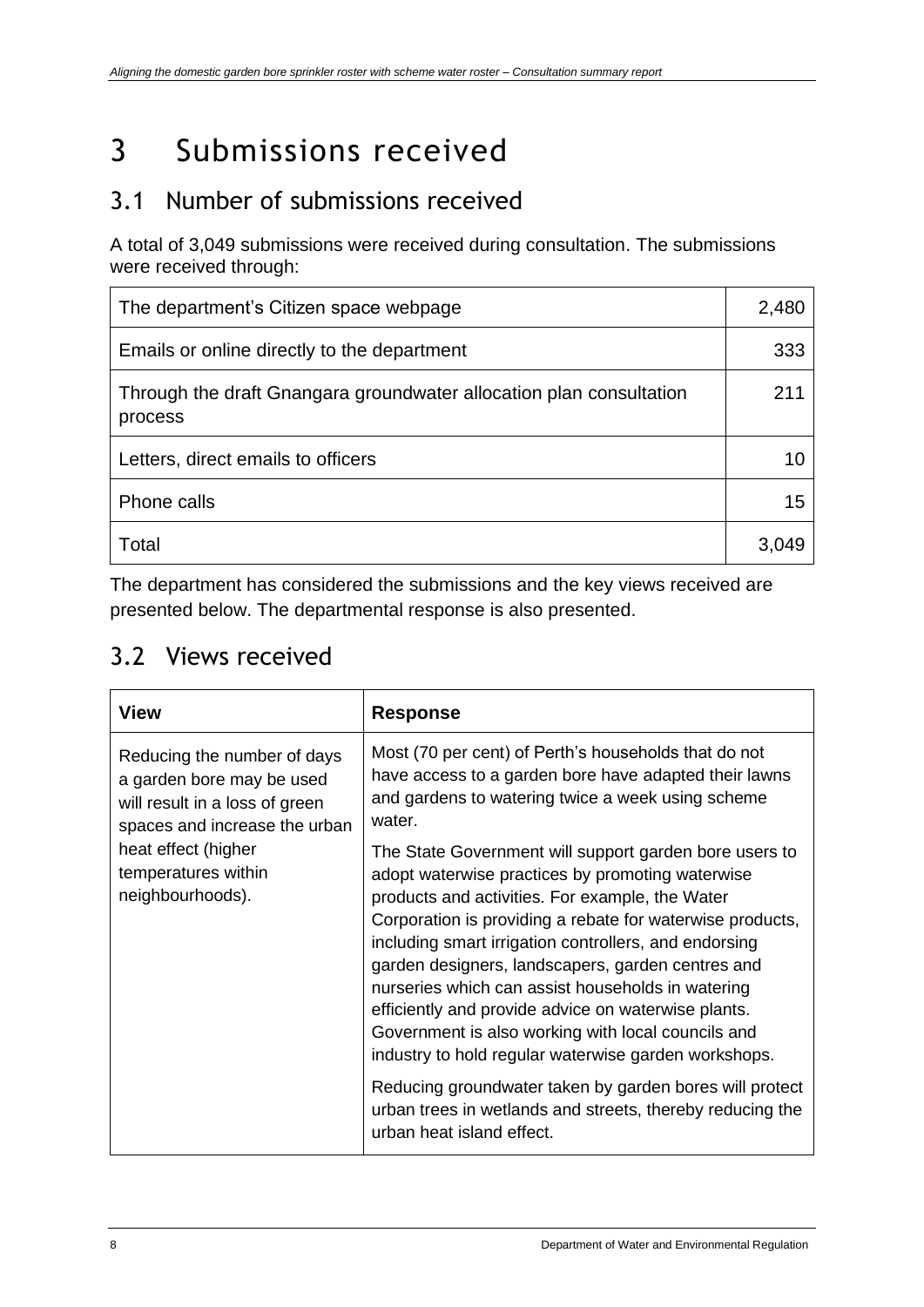| <b>View</b>                                                                                                                                                                                          | <b>Response</b>                                                                                                                                                                                                                                                                                                                                                                                        |
|------------------------------------------------------------------------------------------------------------------------------------------------------------------------------------------------------|--------------------------------------------------------------------------------------------------------------------------------------------------------------------------------------------------------------------------------------------------------------------------------------------------------------------------------------------------------------------------------------------------------|
| A reduction in the garden bore<br>watering days will result in<br>householders hand watering<br>their lawns and gardens on<br>some days with scheme water.                                           | Garden bore users may hand water their gardens, as<br>scheme water users are currently doing, to ensure that<br>vegetation which is unable to cope with the extreme heat<br>during summer months will remain healthy.                                                                                                                                                                                  |
| Many garden bore users<br>commented they had originally<br>installed their garden bores to<br>reduce the use of scheme<br>water for lawn and garden<br>irrigation.                                   |                                                                                                                                                                                                                                                                                                                                                                                                        |
| Respondents supporting the<br>proposed roster change<br>agreed the change in the<br>sprinkler roster would assist in<br>protecting the environment and<br>support sustainable<br>groundwater levels. | Noted.                                                                                                                                                                                                                                                                                                                                                                                                 |
| Restricting the days of<br>watering will likely result in<br>more householders increasing<br>the time they water per<br>watering day.                                                                | The department has publications available at<br>begroundwaterwise.wa.gov.au/garden-bore-rules/<br>providing tips on being water efficient in the garden,<br>planting a native garden and information on garden<br>bores. Advice is also available from garden or irrigation<br>professionals on how long to water a specific garden and<br>to minimise water wastage.                                  |
| The proposed reduction in<br>watering days will impact the<br>ability to maintain the<br>household vegetable garden.                                                                                 | Vegetable gardens require more water than lawns or<br>other plants. They usually cover a small area.<br>An increase in hand watering may be needed to maintain<br>vegetable gardens on a two-days-per-week sprinkler<br>roster, as is the case with scheme water users. The<br>amount of water required for vegetables may also be<br>reduced by providing shade and selecting a suitable<br>location. |
| The proposed roster change<br>will impact the importance<br>people place on gardens and<br>on their mental health.                                                                                   | Household gardens are an important part of Perth's<br>lifestyle, offering mental and physical health benefits to<br>householders.                                                                                                                                                                                                                                                                      |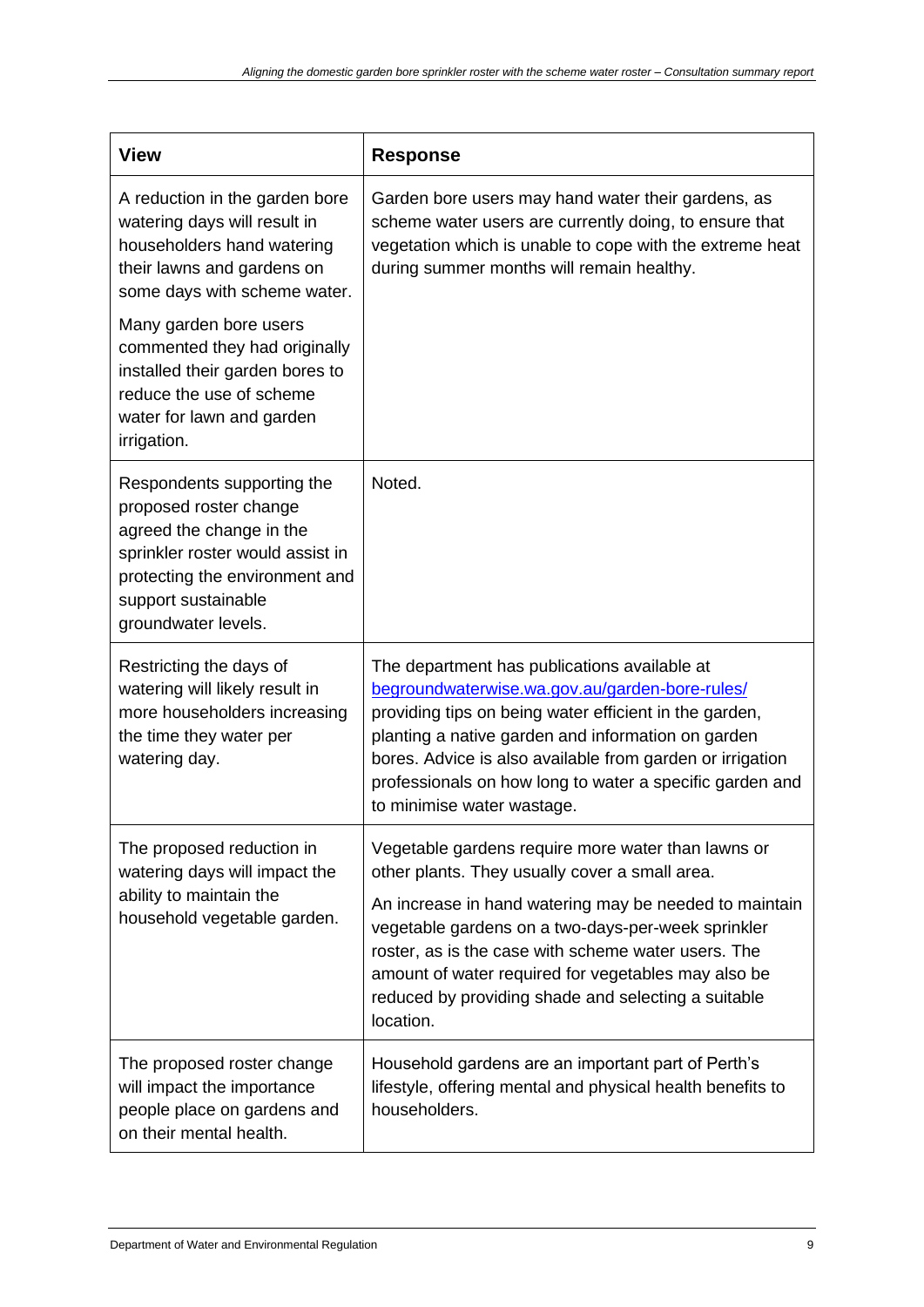| <b>View</b>                                                                                                                                                                                                                                               | <b>Response</b>                                                                                                                                                                                                                                                                                                                                                                                                                                                                                                                                                                                                                                                                                       |
|-----------------------------------------------------------------------------------------------------------------------------------------------------------------------------------------------------------------------------------------------------------|-------------------------------------------------------------------------------------------------------------------------------------------------------------------------------------------------------------------------------------------------------------------------------------------------------------------------------------------------------------------------------------------------------------------------------------------------------------------------------------------------------------------------------------------------------------------------------------------------------------------------------------------------------------------------------------------------------|
|                                                                                                                                                                                                                                                           | Most household gardens are already sustained by two<br>days per week of sprinkler watering.                                                                                                                                                                                                                                                                                                                                                                                                                                                                                                                                                                                                           |
|                                                                                                                                                                                                                                                           | The department together with the Water Corporation are<br>actively promoting good gardening practices through<br>publications available from their respective websites,<br>which will enable householders using garden bores to<br>retain the importance of their gardens by watering twice<br>per week.                                                                                                                                                                                                                                                                                                                                                                                              |
|                                                                                                                                                                                                                                                           | In addition, the State Government is working with local<br>councils and industry to hold waterwise garden<br>workshops providing participants with the practical<br>information needed to obtain the best results from their<br>garden.                                                                                                                                                                                                                                                                                                                                                                                                                                                               |
| Reducing the days of watering<br>is perceived to be a loss of<br>investment to garden bore<br>users. Changing the sprinkler<br>roster will not provide an<br>incentive for householders to<br>construct a new garden bore<br>or replace an existing bore. | Garden bore users are not charged for the water they<br>use and therefore the cost of watering a garden two days<br>per week using a garden bore is generally less than<br>watering the same garden using scheme water. As such,<br>garden bore users will still benefit under the proposed<br>roster change.<br>Individual householders should consider their own<br>circumstances and their projected water use when<br>deciding whether to construct a new garden bore,<br>replace an existing garden bore or replace an existing<br>bore pump.                                                                                                                                                    |
| Garden bore users advised<br>they had constructed the bore<br>on the understanding that bore<br>users will be allowed to<br>continue to water three days<br>per week.                                                                                     | The rules on bore use have changed a number of times<br>over the last 20 years in response to the impacts of<br>climate change on sustainable groundwater use.<br>The policy of allowing garden bore users to irrigate their<br>lawns and gardens three times per week is no longer<br>sustainable in the face of climate change and declining<br>rainfall.<br>Action is needed now to manage the impacts of climate<br>change. Reducing abstraction from garden bores, as well<br>as the groundwater taken by industry, local government<br>and the Water Corporation through the Gnangara<br>groundwater allocation plan, will help to stabilise<br>groundwater levels and sustain our environment. |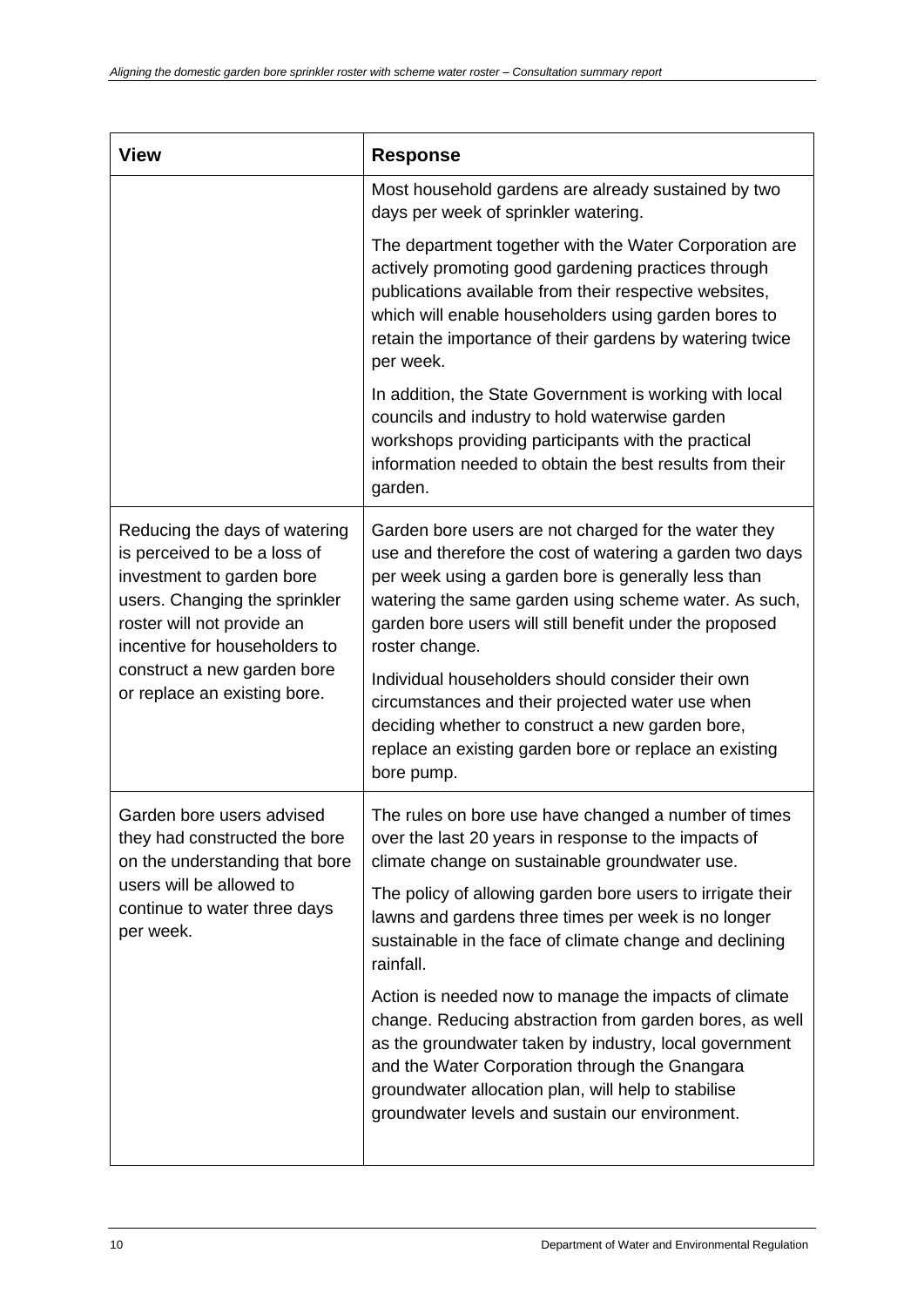| <b>View</b>                                                                                                                                                                                                                                                     | <b>Response</b>                                                                                                                                                                                                                                                                                                                                                                                                                                                                                                                                                                                                                                                                |
|-----------------------------------------------------------------------------------------------------------------------------------------------------------------------------------------------------------------------------------------------------------------|--------------------------------------------------------------------------------------------------------------------------------------------------------------------------------------------------------------------------------------------------------------------------------------------------------------------------------------------------------------------------------------------------------------------------------------------------------------------------------------------------------------------------------------------------------------------------------------------------------------------------------------------------------------------------------|
| The State Government should<br>direct more resources to<br>increasing the compliance and<br>enforcement of watering<br>restrictions.                                                                                                                            | The department, in cooperation with the Water<br>Corporation, undertakes a program of compliance<br>checks to ensure householders abide by the sprinkler<br>roster. In the past five years, 829 infringements were<br>issued to garden bore users for not abiding with the<br>sprinkler roster.                                                                                                                                                                                                                                                                                                                                                                                |
| Respondents living in semi-<br>rural areas who are not<br>connected to the water supply<br>scheme do not have an<br>alternative water supply, and<br>noted the need to maintain<br>green spaces around their<br>buildings during summer to<br>reduce fire risk. | The Department of Fire and Emergency Services has<br>identified bushfire-prone areas around Perth. These are<br>mainly peri-urban areas around the hills to the east,<br>Gnangara to the north and Serpentine to the south.<br>Households in these areas are expected to have a<br>20 metre building protection buffer zone around buildings<br>to minimise bushfire risks. Households may choose to<br>meet this requirement by having a well-maintained<br>grassed area.<br>Households that can demonstrate the need to water on a<br>third day to establish and maintain a building protection<br>zone may seek an exemption from the two-day-per-week<br>sprinkler roster. |
| There should be an increased<br>focus on the management and<br>regulation of commercial/<br>mining/large groundwater<br>users and local government.                                                                                                             | Large water users are regulated and metered, and many<br>are required to implement water-efficiency management<br>plans. Taking more groundwater than their licensed<br>water entitlement results in compliance action by the<br>department.<br>The Gnangara groundwater allocation plan will introduce<br>reductions in the groundwater entitlements of water<br>licensees, including those held by industry, commercial<br>irrigators, local governments and the Water Corporation.                                                                                                                                                                                          |
| Government should invest<br>more in water infrastructure,<br>increasing water supplies to<br>consumers and fixing Water<br>Corporation leaks.                                                                                                                   | Perth's water supply network has the lowest rate of leaks<br>and bursts of any Australian capital city, at less than half<br>the average frequency of other major metropolitan<br>utilities.<br>The Water Corporation has an ongoing program to<br>replace old pipework and fix leaks, to ensure water is not<br>unnecessarily wasted.<br>The State Government has provided \$1.4 billion to the<br>Water Corporation for the construction of a third                                                                                                                                                                                                                          |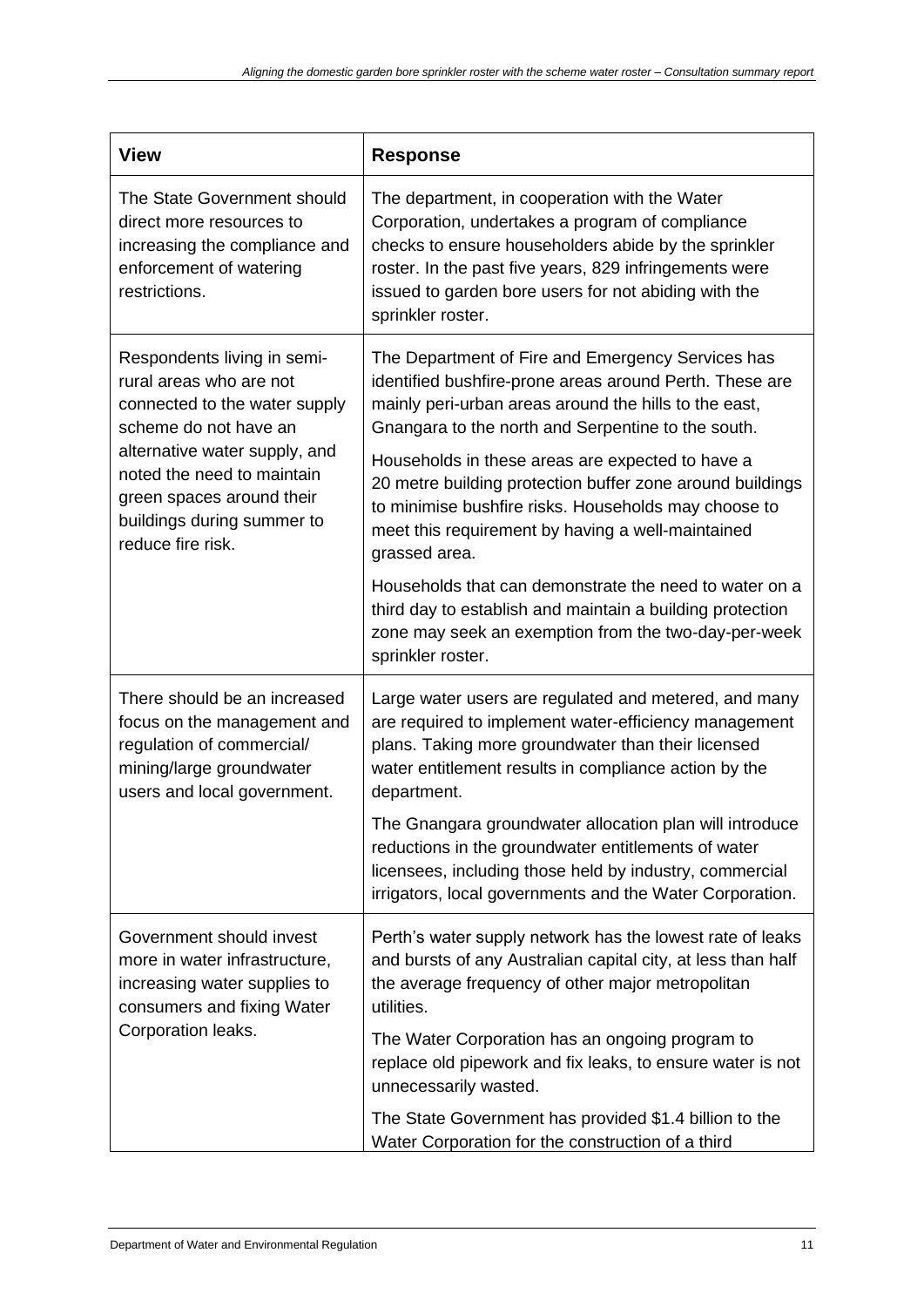| <b>View</b>                                                                                                                       | <b>Response</b>                                                                                                                                                                                                                                                                            |
|-----------------------------------------------------------------------------------------------------------------------------------|--------------------------------------------------------------------------------------------------------------------------------------------------------------------------------------------------------------------------------------------------------------------------------------------|
|                                                                                                                                   | desalination plant to be operational by 2028. It is also<br>working with the department to investigate opportunities<br>for more groundwater replenishment.                                                                                                                                |
| The proposal to change the<br>roster will likely impact the<br>gardening and irrigation<br>industries.                            | The need for gardening and irrigation services will<br>remain. The gardening and irrigation industries will have<br>opportunities to promote more waterwise products and<br>plants, and to provide waterwise garden services,<br>including installation of waterwise irrigation equipment. |
| To improve oversight of<br>garden bore use, some<br>respondents proposed the<br>formal licensing and metering<br>of garden bores. | Licensing and metering approximately 120,000 to<br>180,000 garden bores would be very costly to<br>householders.<br>It is not the State Government's intention to licence or<br>meter domestic garden bores in Perth.                                                                      |
| Gardening industry proposed<br>that garden bore users who<br>register their bore and have an                                      | The department supports the use of waterwise<br>professionals to assist householders in designing water-<br>efficient gardens and irrigation systems.                                                                                                                                      |
| assessment by a waterwise<br>professional will be able to<br>water three days per week.                                           | The cost and regulatory requirements to establish a<br>register of garden bores and maintaining a record of their<br>assessment by a waterwise professional is assessed to<br>be significant.                                                                                              |
|                                                                                                                                   | The department is keen to work with industry to develop<br>standards for waterwise gardens and to support industry-<br>led efforts to assist householders in implementing these<br>standards.                                                                                              |